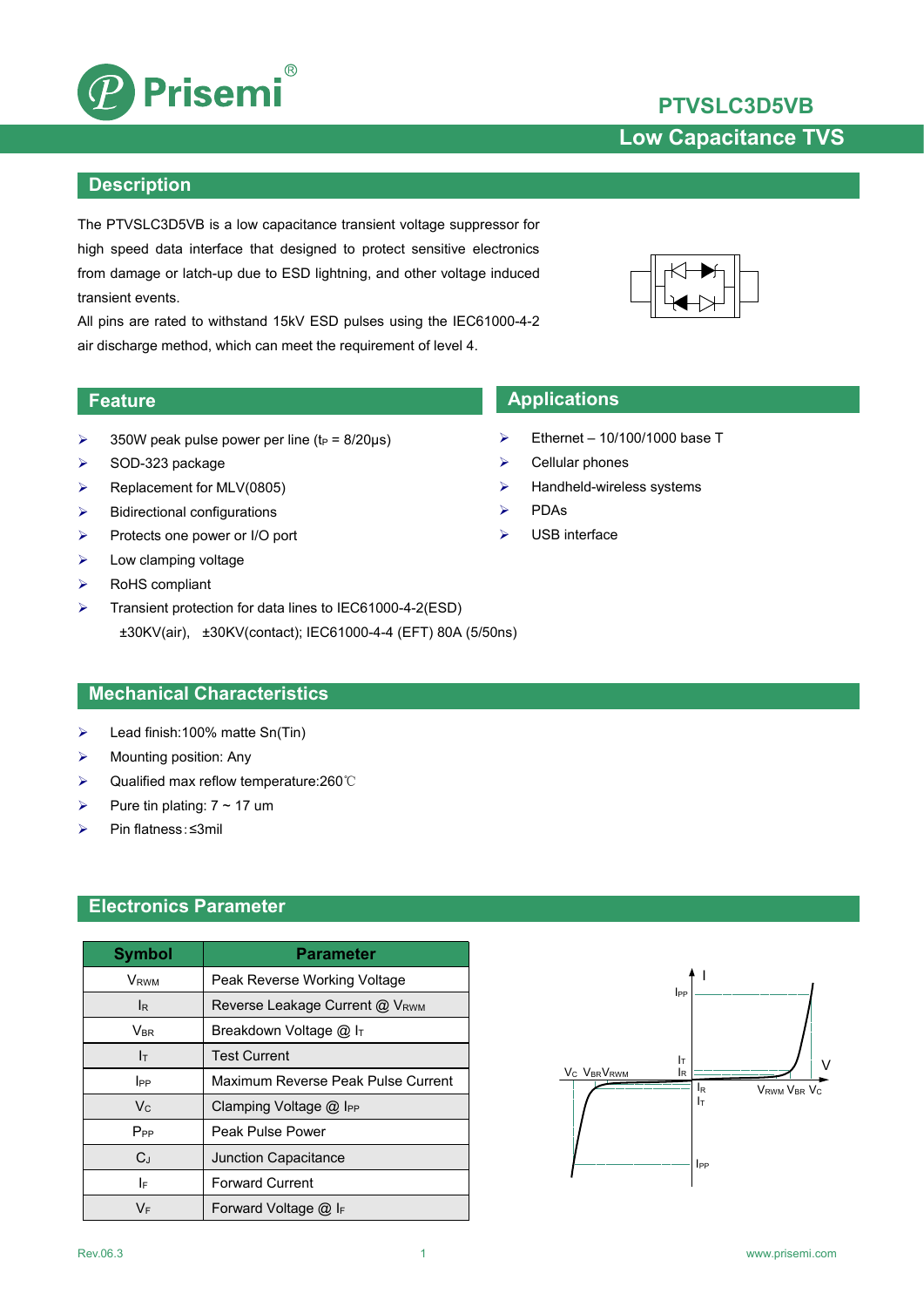# **Low Capacitance TVS PTVSLC3D5VB**

## **Electrical characteristics per line@25**℃**( unless otherwise specified)**

| <b>Parameter</b>             | <b>Symbol</b>    | <b>Conditions</b>                    | Min. | Typ. | Max. | <b>Units</b> |
|------------------------------|------------------|--------------------------------------|------|------|------|--------------|
| Peak Reverse Working Voltage | V <sub>RWM</sub> |                                      |      |      | 5    | V            |
| Breakdown Voltage            | $V_{BR}$         | $I_t = 1mA$                          | 6    |      |      | V            |
| Reverse Leakage Current      | l <sub>R</sub>   | $V_{RWM}$ = 5V T=25 $°C$             |      |      | 1.0  | μA           |
| <b>Clamping Voltage</b>      | $V_C$            | $t_P = 8/20 \mu s$<br>$I_{PP} = 1A$  |      |      | 9.8  | $\vee$       |
| <b>Clamping Voltage</b>      | Vc               | $t_P = 8/20 \mu s$<br>$I_{PP} = 21A$ |      |      | 32   | v            |
| Junction Capacitance         | Cj               | $V_R = 0V$ f = 1MHz                  |      | 4.5  |      | pF           |

## **Absolute maximum rating@25**℃

| <b>Rating</b>                      | <b>Symbol</b>               | <b>Value</b>    | <b>Units</b> |
|------------------------------------|-----------------------------|-----------------|--------------|
| Peak Pulse Power $(t_p=8/20\mu s)$ | $P_{pp}$                    | 350             | W            |
| <b>Operating Temperature</b>       | IJ                          | $-55$ to $+150$ | $^{\circ}$ C |
| Storage Temperature                | $\mathsf{T}_{\texttt{STG}}$ | $-55$ to $+150$ | $^{\circ}$ C |

## **Typical Characteristics**







Fig 1.Pulse Waveform **Fig 2.Power Derating Curve**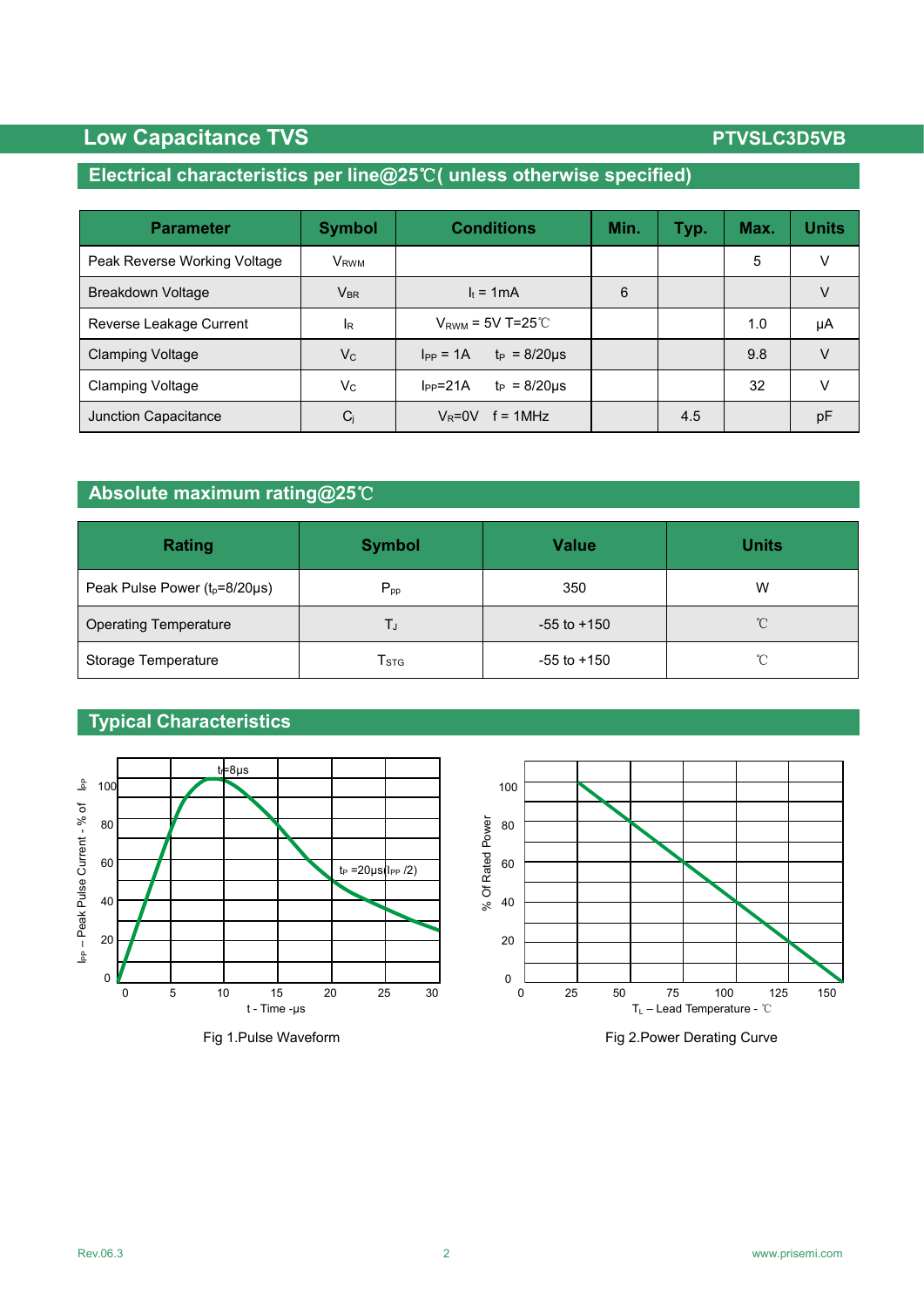## **Low Capacitance TVS PTVSLC3D5VB**





## **Solder Reflow Recommendation**



Peak Temp=257℃, Ramp Rate=0.802deg. ℃/sec

### **PCB Design**

For TVS diodes a low-ohmic and low-inductive path to chassis earth is absolutely mandatory in order to achieve good ESD protection. Novices in the area of ESD protection should take following suggestions to heart:

- $\triangleright$  Do not use stubs, but place the cathode of the TVS diode directly on the signal trace.
- $\triangleright$  Do not make false economies and save copper for the ground connection.
- $\triangleright$  Place via holes to ground as close as possible to the anode of the TVS diode.
- $\triangleright$  Use as many via holes as possible for the ground connection.
- $\triangleright$  Keep the length of via holes in mind! The longer the more inductance they will have.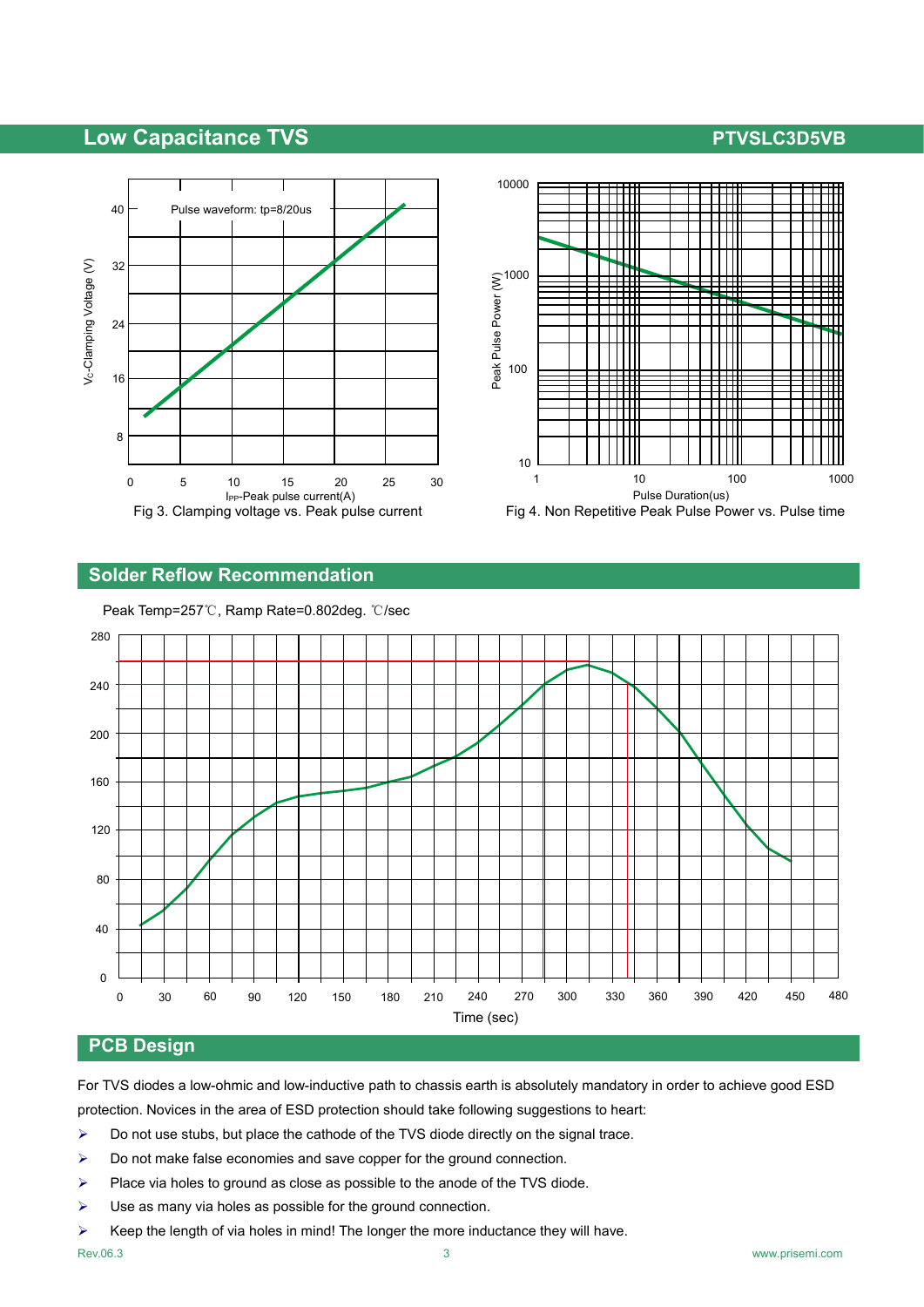# **Low Capacitance TVS PTVSLC3D5VB**

# **Product dimension (SOD-323)**







| <b>Dim</b> | <b>Inches</b> |            | <b>Millimeters</b> |            |
|------------|---------------|------------|--------------------|------------|
|            | <b>MIN</b>    | <b>MAX</b> | <b>MIN</b>         | <b>MAX</b> |
| A          | 0.063         | 0.075      | 1.60               | 1.90       |
| B          | 0.045         | 0.057      | 1.15               | 1.45       |
| C          | 0.090         | 0.106      | 2.30               | 2.70       |
| D          | 0.031         | 0.043      | 0.80               | 1.00       |
| E          | 0.010         | 0.01       | 0.25               | 0.40       |
| F          | 0.004         | 0.007      | 0.09               | 0.18       |
| Н          | 0.000         | 0.004      | 0.00               | 0.10       |



Unit:mm

**Suggested PCB Layout**

# **Marking information**



## **Ordering information**

| Device      | Package           | Reel | Shipping              |
|-------------|-------------------|------|-----------------------|
| PTVSLC3D5VB | SOD-323 (Pb-Free) | フリ   | 3000 .<br>Tape & Reel |